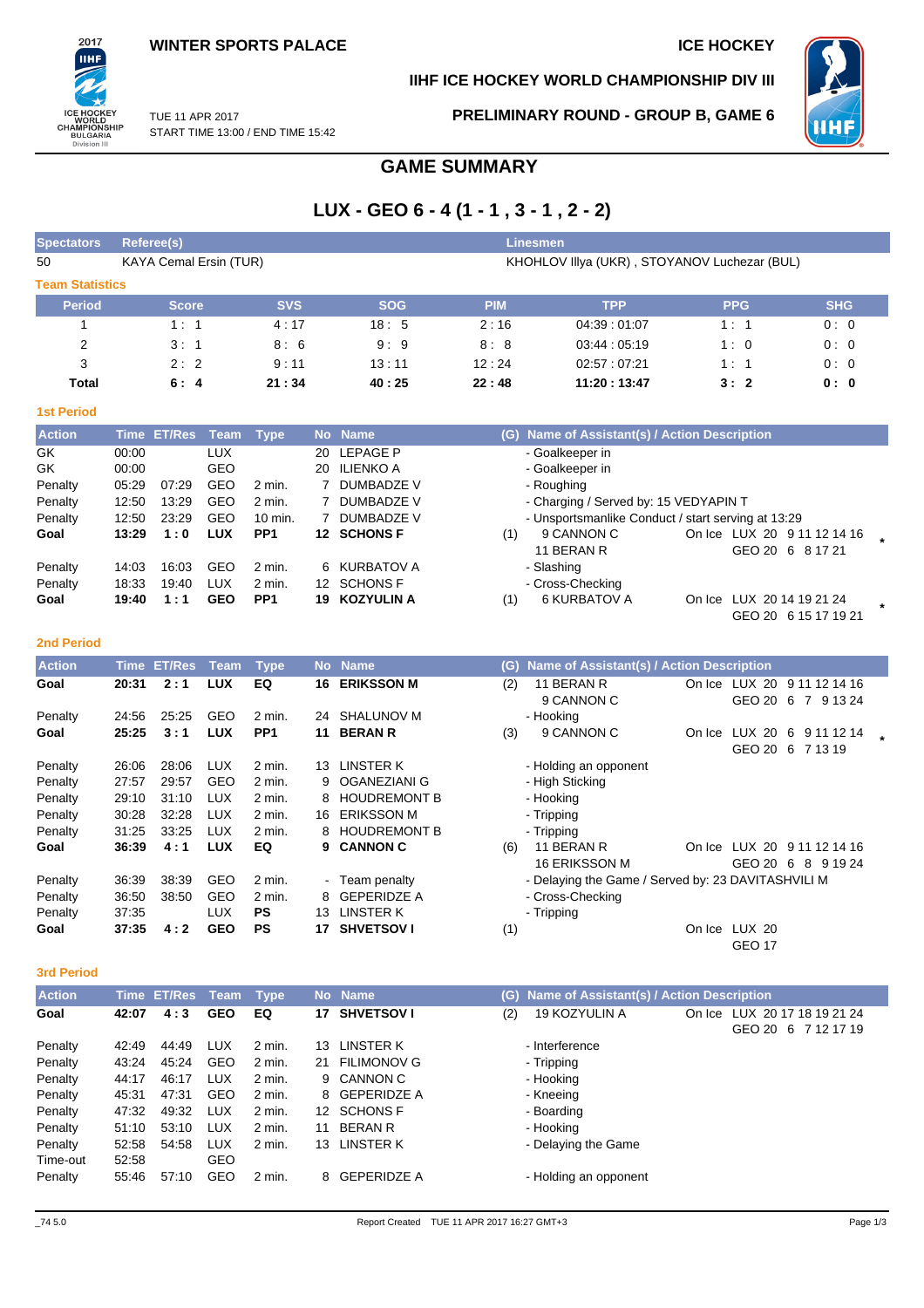## **WINTER SPORTS PALACE ICE HOCKEY**

TUE 11 APR 2017



## **IIHF ICE HOCKEY WORLD CHAMPIONSHIP DIV III**



START TIME 13:00 / END TIME 15:42 **PRELIMINARY ROUND - GROUP B, GAME 6**

| <b>Action</b>             | Time  | <b>ET/Res</b> | Team       | <b>Type</b>     |    | No Name                | (G) | Name of Assistant(s) / Action Description          |        |                                                 |  |
|---------------------------|-------|---------------|------------|-----------------|----|------------------------|-----|----------------------------------------------------|--------|-------------------------------------------------|--|
| Goal                      | 57:10 | 5:3           | <b>LUX</b> | PP <sub>1</sub> |    | 10 WELTER B            | (4) | 11 BERAN R                                         |        | On Ice LUX 20 7 8 10 11 12<br>GEO 20 6 13 19 24 |  |
| GK                        | 57:10 |               | <b>GEO</b> |                 |    |                        |     |                                                    |        | 20 ILIENKO A - Goalkeeper out                   |  |
| Penalty                   | 57:54 | 58:13         | <b>LUX</b> | $2$ min.        | 19 | <b>HOLTZEM J</b>       |     | - Tripping                                         |        |                                                 |  |
| Goal                      | 58:13 | 5:4           | <b>GEO</b> | PP <sub>1</sub> | 21 | <b>FILIMONOV G</b>     | (2) | <b>6 KURBATOV A</b>                                | On Ice | LUX 20 7 10 12 14                               |  |
|                           |       |               |            | EA              |    |                        |     | 17 SHVETSOV I                                      |        | GEO 6 7 17 19 21 24                             |  |
| GK                        | 58:13 |               | <b>GEO</b> |                 | 20 | <b>ILIENKO A</b>       |     | - Goalkeeper in                                    |        |                                                 |  |
| GK                        | 58:55 |               | GEO        |                 |    |                        |     |                                                    |        | 20 ILIENKO A - Goalkeeper out                   |  |
| Goal                      | 59:09 | 6:4           | <b>LUX</b> | EQ              | 9  | <b>CANNON C</b>        | (7) |                                                    |        | On Ice LUX 20 9 11 12 14 16                     |  |
|                           |       |               |            | <b>ENG</b>      |    |                        |     |                                                    |        | GEO<br>6 7 17 19 21 24                          |  |
| GK                        | 59:09 |               | GEO        |                 | 20 | <b>ILIENKO A</b>       |     | - Goalkeeper in                                    |        |                                                 |  |
| Penalty                   | 59:41 | 60:00         | <b>GEO</b> | $2$ min.        |    | <b>DUMBADZE V</b>      |     | - Roughing                                         |        |                                                 |  |
| Penalty                   | 59:41 | 60:00         | <b>GEO</b> | $2$ min.        |    | <b>DUMBADZE V</b>      |     | - Boarding / start serving at 60:00                |        |                                                 |  |
| Penalty                   | 59:41 | 60:00         | GEO        | $2$ min.        | 9  | OGANEZIANI G           |     | - Roughing / Served by: 15 VEDYAPIN T              |        |                                                 |  |
| Penalty                   | 59:41 | 60:00         | <b>GEO</b> | 10 min.         | 9  | <b>OGANEZIANI G</b>    |     | - Unsportsmanlike Conduct / start serving at 60:00 |        |                                                 |  |
| Penalty                   | 59:41 | 60:00         | <b>GEO</b> | $2$ min.        | 13 | <b>JEIRANASHVILI G</b> |     | - Roughing / start serving at 60:00                |        |                                                 |  |
| GK                        | 60:00 |               | <b>LUX</b> |                 |    |                        |     |                                                    |        | 20 LEPAGE P - Goalkeeper out                    |  |
| GK                        | 60:00 |               | GEO        |                 |    |                        |     |                                                    |        | 20 ILIENKO A - Goalkeeper out                   |  |
| <b>Goalkeeper Records</b> |       |               |            |                 |    |                        |     |                                                    |        |                                                 |  |

### **Team : LUX - Luxembourg Team : GEO - Georgia**

| No Name            |    | SOG SVS | <b>MIP</b> |  |
|--------------------|----|---------|------------|--|
| 20 LEPAGE Philippe | 25 | -21 -   | 60:00      |  |
| 25 MANGEN Gilles   |    |         |            |  |

| No Name           |    | SOG SVS | <b>MIP</b> |
|-------------------|----|---------|------------|
| 20 ILIENKO Andrei | 39 | 34      | 58:43      |
| 1 AMBROLAVA Kakha |    |         |            |

#### **Game Statistics**

| Team: LUX (white)    |                        |   |   |    |                |             |             |          |        |                |                |                      |                |                |             |
|----------------------|------------------------|---|---|----|----------------|-------------|-------------|----------|--------|----------------|----------------|----------------------|----------------|----------------|-------------|
|                      | Head Coach: FICAL Petr |   |   |    |                |             |             |          |        |                |                | <b>Shots on Goal</b> |                |                |             |
| <b>No Pos</b>        | <b>Name</b>            | G | A | P  | <b>PIM</b>     | $FO+$       | FO-         | $FO+/-$  | FO%    |                | $\overline{2}$ | 3                    | $\overline{O}$ | <b>TS</b>      | $+/-$       |
| 9F                   | CANNON Colm +A         | 2 | 3 | 5  | 2              | 8           | 10          | $-2$     | 44.44  |                | 1              | 4                    |                | 6              | $+3$        |
| 11 F                 | <b>BERAN Robert</b>    |   | 4 | 5  | 2              | 0           | 0           | 0        | 0.00   | $\overline{2}$ |                | 0                    |                | 3              | $+3$        |
| 12 D                 | <b>SCHONS Francois</b> |   | 0 |    | 4              | 0           | 0           | 0        | 0.00   | 5              |                |                      |                |                | $+3$        |
| 14 D                 | SCHEIER Ronny +C       | 0 | 0 | 0  | 0              | 0           | 0           | 0        | 0.00   | 0              | $\Omega$       | 0                    |                | 0              | $+3$        |
| 16 F                 | <b>ERIKSSON Marcus</b> |   |   | 2  | 2              | 7           | 3           | 4        | 70.00  | 3              |                |                      |                | 5              | $+3$        |
| 7 F                  | <b>WAMBACH Eric</b>    | 0 | 0 | 0  | 0              | 0           | 0           | 0        | 0.00   | 0              |                | 0                    |                |                | 0           |
| F<br>8               | <b>HOUDREMONT Ben</b>  | 0 | 0 | 0  | 4              | 0           | $\mathbf 0$ | 0        | 0.00   | 1              | 0              |                      |                | 2              | $\mathbf 0$ |
| F<br>10 <sup>1</sup> | WELTER Benny +A        |   | 0 |    | 0              | 9           | 9           | $\Omega$ | 50.00  |                | $\overline{2}$ |                      |                | 4              | $\mathbf 0$ |
| D<br>13              | <b>LINSTER Kai</b>     | 0 | 0 | 0  | 6              | 0           | 0           | 0        | 0.00   | 0              | 0              | 0                    |                | 0              | $\pmb{0}$   |
| 15 F                 | <b>MOSR Miroslav</b>   | 0 | 0 | 0  | 0              | 0           | 0           | 0        | 0.00   | 1              |                |                      |                | 3              | $\mathbf 0$ |
| 17 D                 | <b>FARINON Cedric</b>  | 0 | 0 | 0  | 0              |             | 0           | 1        | 100.00 | 2              | 0              | 0                    |                | 2              | -1          |
| D<br>18              | <b>THILL Xavier</b>    | 0 | 0 | 0  | 0              | 0           | 0           | 0        | 0.00   | 0              | 0              | 0                    |                | 0              | -1          |
| $\mathsf{F}$<br>19   | <b>HOLTZEM Joel</b>    | 0 | 0 | 0  | $\overline{2}$ | 5           | 3           | 2        | 62.50  | 0              | 0              |                      |                |                | $-1$        |
| $\mathsf{F}$<br>21   | <b>BERAN Thierry</b>   | 0 | 0 | 0  | 0              | 0           |             | -1       | 0.00   |                |                | 2                    |                | 4              | $-1$        |
| 24 F                 | <b>MINDEN Steven</b>   | 0 | 0 | 0  | $\mathbf 0$    | $\mathbf 0$ | 0           | $\Omega$ | 0.00   | 1              | $\Omega$       |                      |                | $\overline{2}$ | $-1$        |
| $\mathsf{F}$<br>6    | <b>LINSTER Bob</b>     | 0 | 0 | 0  | 0              | 0           | 0           | 0        | 0.00   | 0              | $\mathbf 0$    | 0                    |                | 0              | 0           |
| 23 F                 | <b>MOSSONG Nicolas</b> | 0 | 0 | 0  | 0              | $\mathbf 0$ | $\Omega$    | $\Omega$ | 0.00   | 0              | $\Omega$       | 0                    |                | 0              | $\mathbf 0$ |
| GK<br>20             | LEPAGE Philippe (BP)   | 0 | 0 | 0  | 0              |             |             |          |        |                | 0              | 0                    |                | 0              |             |
| 25 GK                | <b>MANGEN Gilles</b>   | 0 | 0 |    | 0              |             |             |          |        |                | $\Omega$       | 0                    |                |                |             |
| Total                |                        | 6 | 8 | 14 | 22             | 30          | 26          | 4        | 53.57  | 18             | 9              | 13                   |                | 40             |             |

### **Team : GEO (red)**

|               | <b>Head Coach: JEIRANASHVILI Gocha</b> |    |          |            |        |          |         |       |   | <b>Shots on Goal</b> |          |                         |           |              |
|---------------|----------------------------------------|----|----------|------------|--------|----------|---------|-------|---|----------------------|----------|-------------------------|-----------|--------------|
| <b>No Pos</b> | <b>Name</b>                            | G. | P        | <b>PIM</b> | $FO+I$ | FO-      | $FO+/-$ | FO%   |   |                      |          | $\overline{\text{O}}$ T | <b>TS</b> | $\sqrt{+/-}$ |
| 6 D           | <b>KURBATOV Artem</b>                  | 0  |          |            |        | 0        |         | 0.00  |   | 5                    |          |                         |           | $-2$         |
| 7 F           | DUMBADZE Vitali +C                     |    | 0        | 18         | 5      | 2        | 3       | 71.43 | 0 |                      |          |                         | 2         | $-1$         |
| 13 D          | JEIRANASHVILI Giorgi                   |    | 0        | 2          | 0      | 0        |         | 0.00  | 0 |                      | $\Omega$ |                         | 0         | -1           |
| 19 F          | <b>KOZYULIN Artem</b>                  |    | 2        | 0          | 6      | 5        |         | 54.55 |   |                      | 3        |                         | 4         | -1           |
| 24 F          | <b>SHALUNOV Mikhail</b>                | 0  | 0        | 2          | 3      | 4        | -1      | 42.86 | 0 |                      | 0        |                         |           | -3           |
| 8 D           | <b>GEPERIDZE Amiran</b>                |    | $\Omega$ | 6          |        | $\Omega$ |         | 0.00  | 0 | 0                    | $\Omega$ |                         | 0         | -1           |
| 9 F           | OGANEZIANI Gia                         |    |          | 14         | 4      | 3        |         | 57.14 |   |                      | 0        |                         |           | $-2$         |